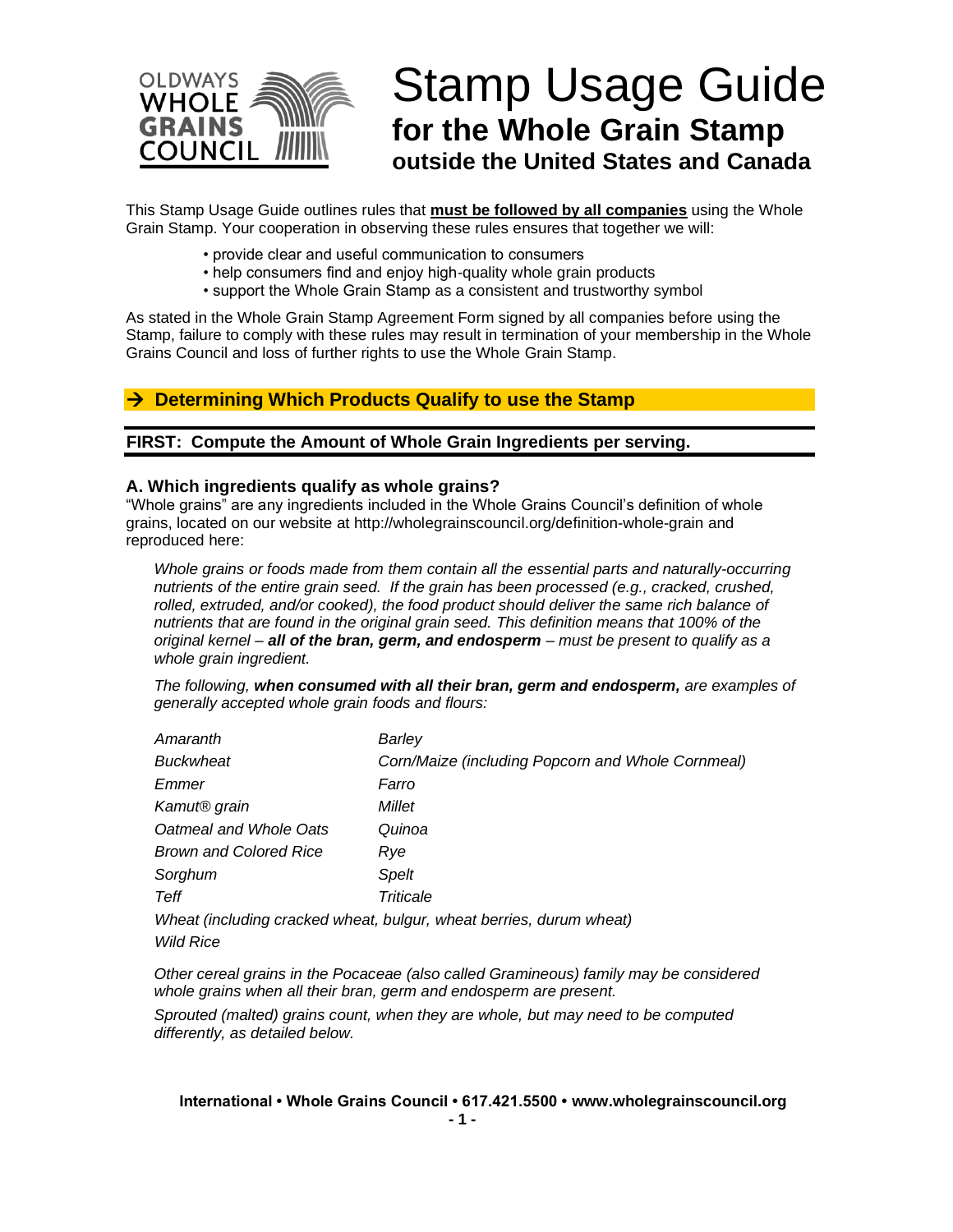#### **B. How do members measure whole grain content?**

Determining whole grain content is relatively straightforward. Ingredients (flour, grains) are measured in their normal dry form.

*Note: If you are using ready-to-eat, soaked or wet sprouted whole grains you must discount the extra water weight to be comparable to the normal dry form of the grains.*

B1. The general formula is:

#### **Total grams of all whole grain ingredients ÷ Total number of servings = grams per serving**

**Example:** A formulation calls for 130g of whole wheat flour and 50g of oats and yields 10 labeled servings. Each serving would contain 18g of whole grain ingredients.

 $130g + 50g = 180g$  of whole grain ingredients, total  $180g \div 10$  servings = 18g of whole grain per serving

#### B2. Alternate computation approach, using percents and moisture loss:

1) Add up all the whole grain ingredients in a batch **Example:** 100 lbs of whole wheat flour, 25 lbs of whole rye flour, 10 lbs of oat groats = 135 lbs

2) What is the weight of the dough before cooking / baking? **Example**: Total dough weighs 300 lbs including all wet and solid ingredients

3) What is the bake off of moisture?

**Example**: 15% bake-off of moisture leaves 255 lbs of finished, as-eaten product

4) Compute the percentage of whole grain in the finished product **Example**: 135 lbs of whole grain ingredients in 255 lbs of finished, as-eaten product gives us a product that is 53% whole grain (135÷255=.529)

5) Apply that percent to a serving of the product **Example**: You know that one serving of the product weighs 33 grams. 33 x 53% = 17.49 grams, so this product is eligible for the 17 gram Stamp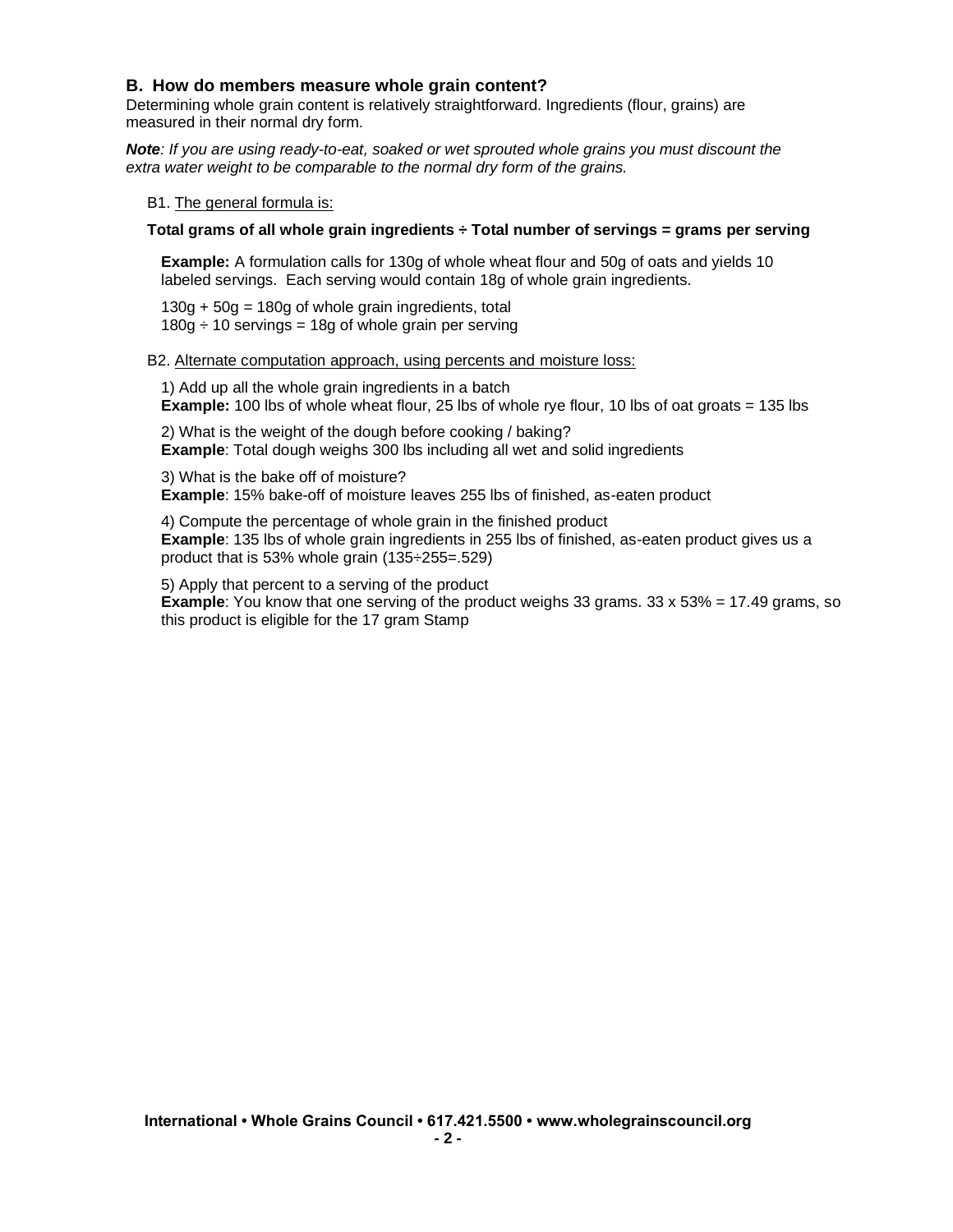# **C. What is a serving? Determine serving size; display it clearly.**

#### **Determine Your Serving Size.**

There are two ways to determine serving size:

- If your country has established legal serving sizes for the purpose of labeling food, "a serving" is whatever size you state on your package, in accordance with your country's regulations. In many cases, this may be "per 100 g." Depending on your country's regulations, we offer two wordings on the Stamp — "per serving" or "per 100g".
- If your country does *not* have established, regulated serving sizes, you may follow local convention, such as "one slice" for bread, etc. But such a self-determined serving size must be clearly displayed and should follow, as closely as possible, standard serving sizes established for packaging in the United States, as listed here:

|                                                          | (dry mix)             |
|----------------------------------------------------------|-----------------------|
|                                                          |                       |
|                                                          |                       |
|                                                          |                       |
| Breakfast cereals (cold): puffed grains  15 g            |                       |
| Breakfast cereals (cold): flakes or similar  40 g        |                       |
| Breakfast cereals (cold): granola, biscuits 60 g         |                       |
|                                                          | (dry, before cooking) |
|                                                          |                       |
| Cakes (light): sponge cake, chiffon cake, no icing  55 g |                       |
|                                                          |                       |
| Cakes (heavy): fruitcake, nutcake, cheesecake  125 g     |                       |
|                                                          |                       |
|                                                          |                       |
| Crackers (melba toast, rye crisp, bread sticks)  15 g    |                       |
|                                                          |                       |
|                                                          | (dry, before cooking) |
|                                                          |                       |
|                                                          | (prepared weight)     |
|                                                          |                       |
|                                                          |                       |
|                                                          |                       |
| Sweet rolls, Danish, doughnuts, muffins  55 g            |                       |
|                                                          |                       |
|                                                          |                       |

Rounding up to nearest unit is permitted. For example, if a single roll is 65g, you may count 65g as your serving size. For products not listed, email **aclement@oldwayspt.org** for correct serving size.

**Meeting Minimum WGC Qualifications**. The WGC system, which allows the use of the WG Stamp on products containing "8g or more of whole grain per serving" was developed based on standard US serving sizes above. We will use the table above to establish the overall qualification of your product. For example, if your product is a cracker, which has a 30g serving in the US, whole grain ingredients must comprise at least 27% (8  $q \div 30$  g) of the total weight.

Thus, if your Stamp stated number of grams per 100g, your crackers would not qualify with only 8g of whole grain content per 100g. They would need to reach the level of 27g per 100g to use the Whole Grain Stamp.

**Clearly Display Your Serving Size.** Once you have determined your serving size, make sure the serving size is clear to consumers. If your label includes nutrition information for a serving size, this should match the serving size chosen for Stamp usage. If your label does not include nutrition information, clearly state the serving size somewhere in close proximity to the Stamp, where consumers can easily find this information, to eliminate any potential for misunderstanding.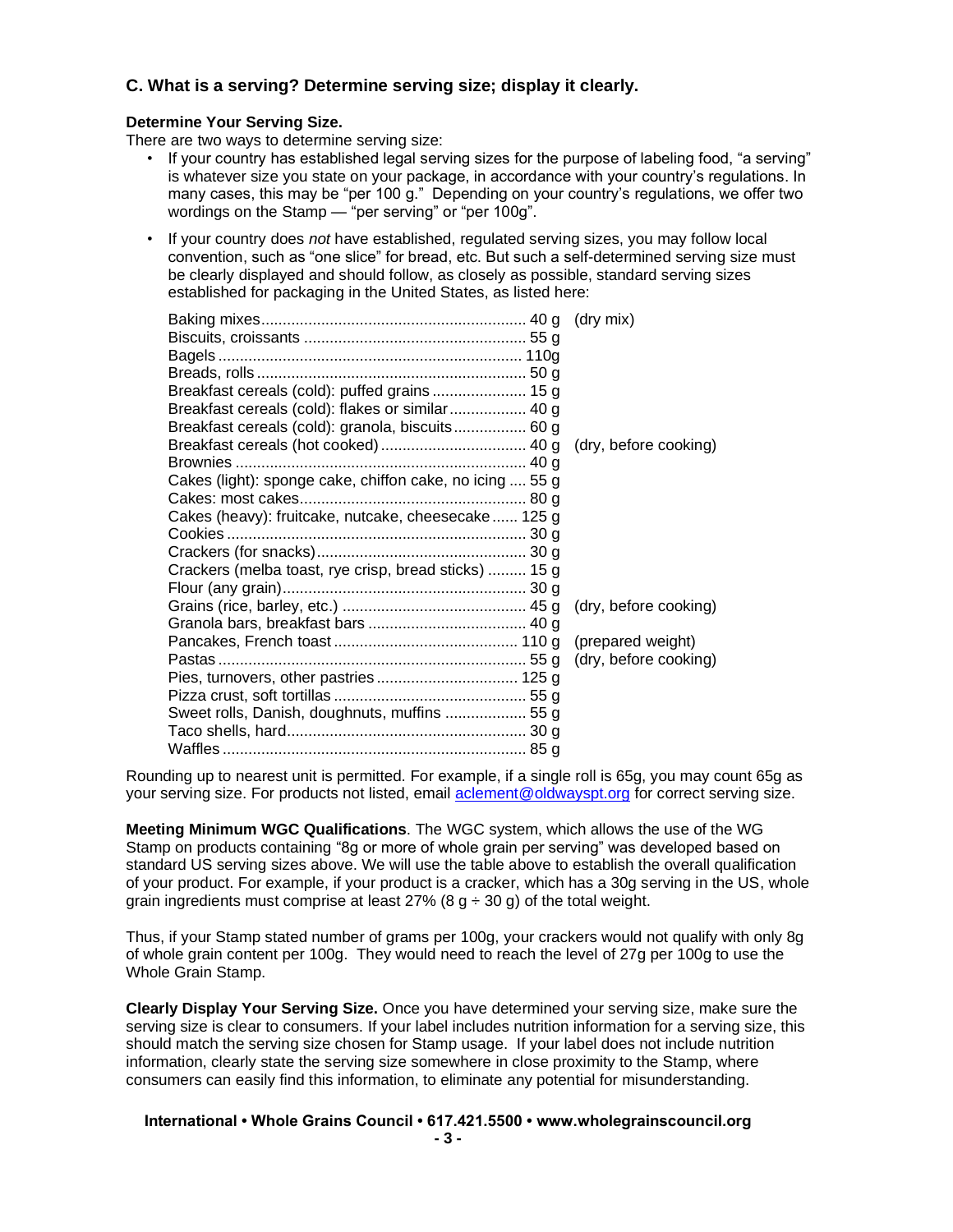**Example 1**: Package displays nutritional information for a 23.8g slice of bread, so this serving size (23.8g) will be used in calculating the use of the Whole Grain Stamp

| <b>Typical Values</b> | Per 100g Per slice (23.8g) |
|-----------------------|----------------------------|
|                       |                            |
|                       |                            |
|                       |                            |
|                       |                            |
|                       |                            |
|                       |                            |
|                       |                            |
|                       |                            |
|                       |                            |
|                       |                            |

**Example 2**: A loaf of unsliced bakery-department bread does not display nutritional information. You should state clearly, somewhere on the package, that you are assuming a 50g serving.



#### **SECOND: Determine whether your membership includes this product.**

You may use the Stamp on any *qualifying* products for which *you can verify and guarantee* the whole grain content. This includes two categories of foods:

#### **1. Foods that are totally produced under your control**

**A**. Products you make that carry the company name listed on your membership application.

**B**. Products made by another subsidiary/division or brand of your company, that carry a different name – as long as you have a corporate-wide membership that also includes these divisions.

**C**. Private label products you produce and package for customers, sold under the customer's name.

#### **2. Foods that are partially produced under your control**

**D**. Products produced by you but packaged by another company, such as bulk products repackaged by your customer, or frozen dough baked off in your customer's instore bakery.

**E**. Mixes and concentrates produced by you, if your customer will finish production according to your exact specifications making only simple additions (such as "add water").

In both D and E above, your right to use the Stamp passes through to your customer, but YOU are responsible for your customer's compliance. For example, you will be responsible if you supply Stamps to the customer to affix to your par-baked products after baking, and the customer misleadingly applies them to non-whole grain products. *Unauthorized use of the Whole Grain Stamp image will result in termination of your membership.*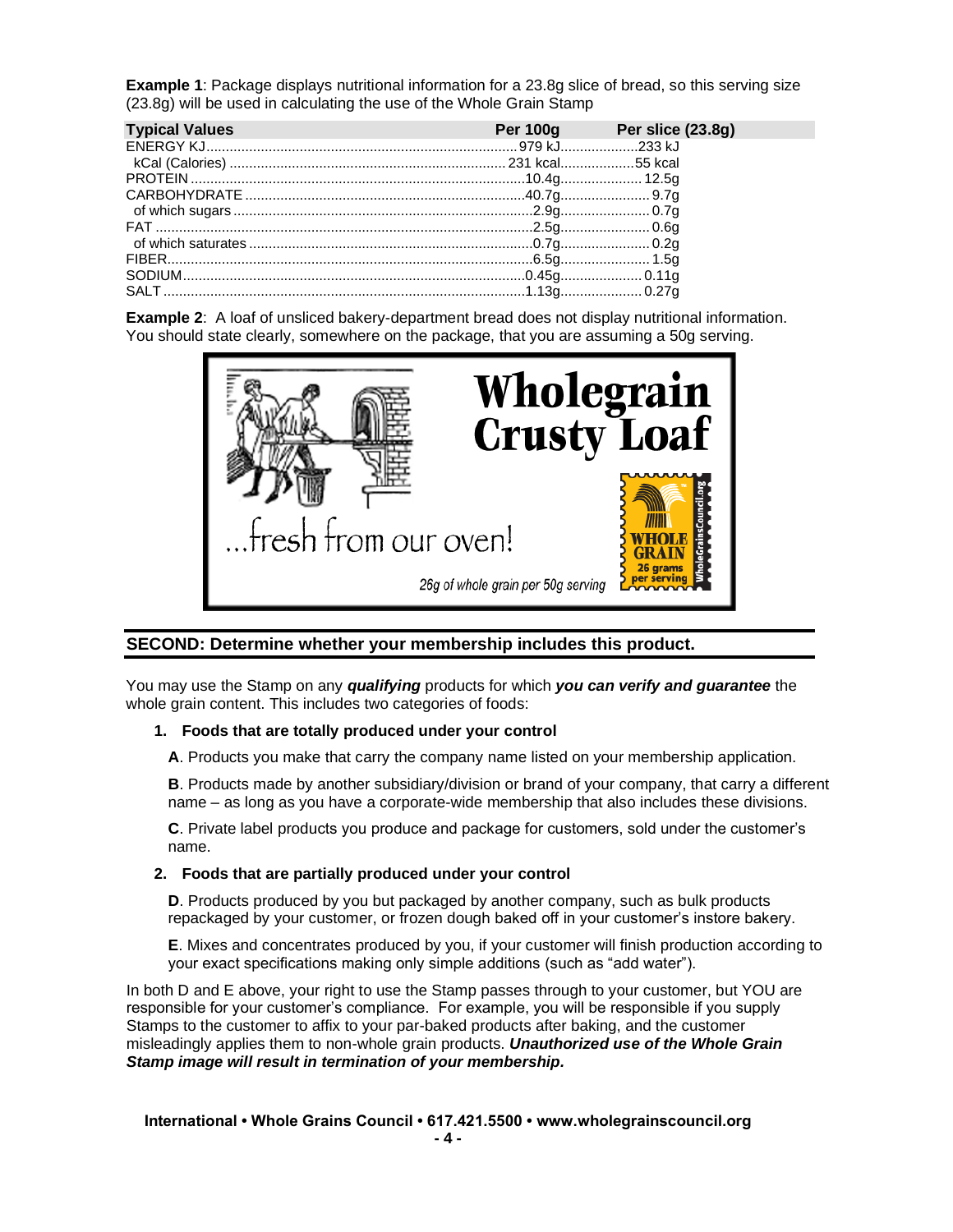#### **Note: Flours and Grains**

You may use the Whole Grain Stamp on your own whole grain flours and grains, but you may not "pass through" the use of the Stamp to customers using these flours and grains in their products, as there would be no way to control or verify the whole grain content of the resulting products. Encourage your customers to become members of the WGC in their own right!

#### **THIRD: Determine any other requirements in your country.**

It is the responsibility of our members and not that of the Whole Grains Council to ensure that their use of the Whole Grain Stamp is compatible with local regulations.

#### **A. Is there a minimum whole grain content?**

In some countries, use of the term "whole grain" or "wholemeal" in a product name may be considered misleading if the majority (50% or more) of the product by weight does not consist of whole grain ingredients. In other countries, at least 50% of the *grain* should be whole grain or there are percent requirements that vary by food category.

Since scientific studies on the health benefits of whole grains show that all incremental amounts of whole grains in the diet contribute to health, the Whole Grains Council certifies products to use the Whole Grain Stamp if they contain at least 8g of whole grain per serving, without requiring that the product be 50% or more whole grain. It is your responsibility to determine if a standard such as this is appropriate in your country.

#### **B. Are Quantitative Ingredient Declarations required?**

In some countries, if you specifically note the presence of a certain ingredient, you must state the percentage of that ingredient contained in the product. Since the Whole Grain Stamp calls attention to the amount of whole grain, you may want to note the percentage of all whole grain ingredients, to make everything clear and transparent.

In the Wholegrain Crusty Loaf shown earlier, for example, which contained 26g of whole grain in a 50g serving, the ingredients list might read:

*Wholemeal flour (49%), water, whole grain oats (3%), yeast, vegetable oil, salt.*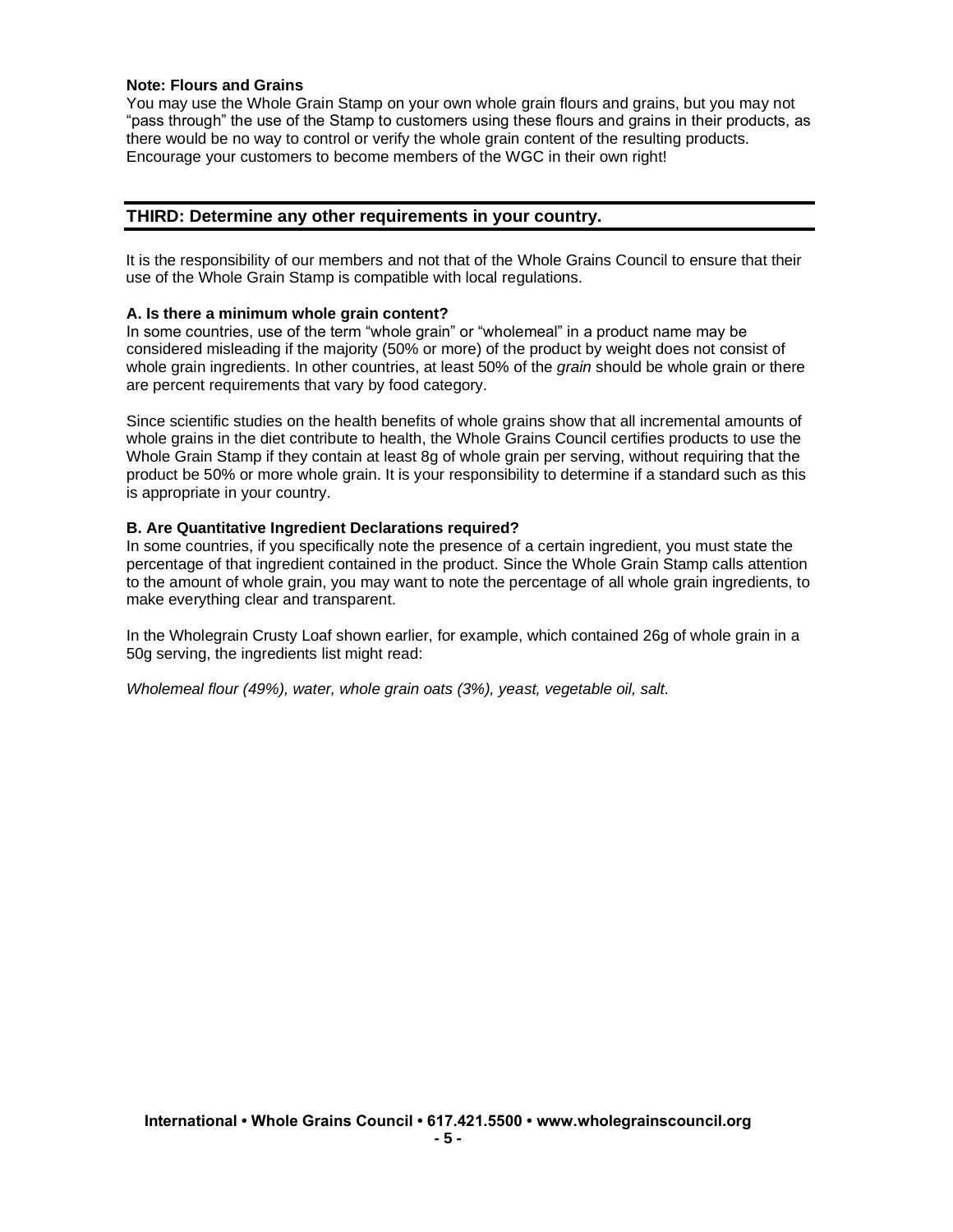# → **Determining Which Stamp to Use**

## **FIRST: Decide which kind of Stamp Graphic to use: 100%, 50%+ or BASIC.**





**100% STAMP 50%+ STAMP BASIC STAMP All grain is whole Some refined grain OK Some refined grain OK Minimum 16g whole grain Minimum 8g whole grain Minimum 8g whole grain**



**100% of grain is whole At least half of grain is whole Less than half of grain is whole**

## **A. What products qualify for each kind of Stamp?**

Products containing at least 8g of whole grain ingredients per labeled serving may qualify to use the Whole Grain Stamp. As shown above:

- **100% Stamp** Products will use the 100% Stamp with its 100% banner if (**a**) all the grains in the product are whole grains **AND** (**b**) the product contains at least 16g of whole grain ingredients per labeled serving.
- **50%+ Stamp** Products will use the 50%+ Stamp with its 50%+ banner if (**a**) at least half of the grain in the products is whole grain **AND** (**b**) the product contains at least 8g of whole grain ingredients per labeled serving.
- **BASIC Stamp** Products will use the Basic Stamp if (**a**) less than half their grain is whole grain **AND** (**b**) the product contains at least 8g of whole grain ingredients per labeled serving.

When in doubt, request the Basic Stamp, and we will upgrade it to the 50%+ or 100% Stamp during our review if your product qualifies.

Note: In some countries (such as Canada), you may only claim "100% whole grain" if *all the ingredients* are whole grains. It is not enough simply for *all the grains* to be whole grain. We urge you to check the situation in your country if you are unsure. If you use the 100% Stamp, you may want to consider making a Quantitative Ingredient Declaration (see previous page) to make sure that you are communicating clearly with consumers.

#### **B. What qualifies as 100% whole grain?**

True whole grains contain all three parts of the grain seed, in proportions as similar as possible to those found in nature, as stated in the first paragraph of the definition above. For the purpose of the 100% Stamp, *all grains used in a product must be whole grains*.

There are two small exceptions to this requirement:

**1) Ingredients that are "outside" the product**. If you have used small, token amounts of corn starch or another refined starch as a release agent in your pans, or have sprinkled a very small amount of bran on the top of your bread or muffins to give them a more artisan look, your products could still qualify as 100% whole grain. In contrast, if you have added extra bran to your formulation – "inside your product" – to increase the fiber content, your product would *not* qualify as 100% whole grain (though it would still be a wonderful, healthy product!).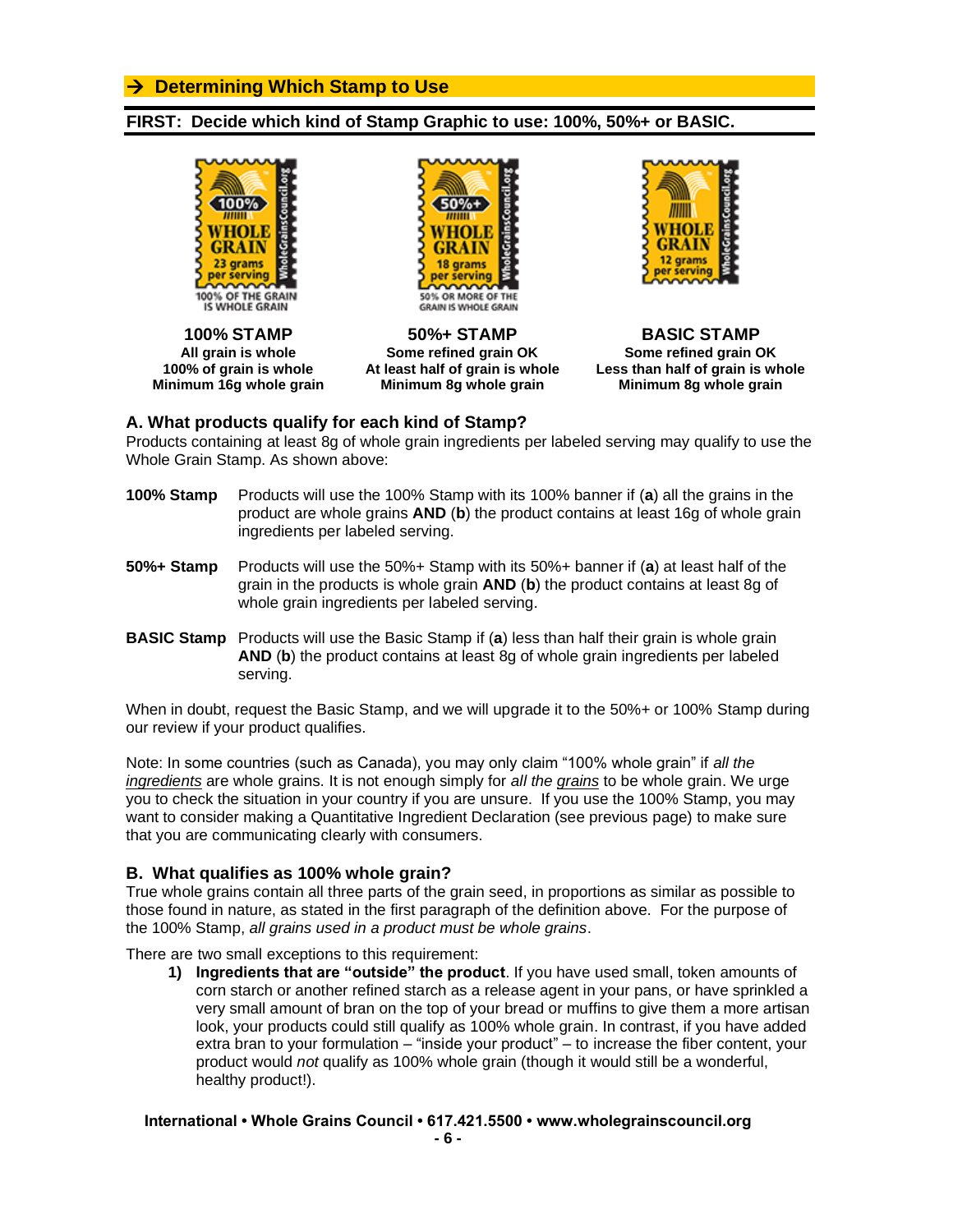**2) Vital wheat gluten**. Because extra gluten is often necessary to help whole grain baked goods rise fully, the WGC allows products containing small amounts of extra gluten as "100% whole grain." If gluten exceeds 3% or the total grain, the 100% Stamp cannot be used.

*We will assess each product individually to determine if any amounts of added grain starch, bran or gluten can be considered "small, token amounts."*

## **SECOND: Decide which number to use on the Stamp.**

Once you have calculated the exact whole grain content in grams for each serving of your product, you are ready to choose which number to put on your Stamp. This is the number you calculated in Part B of the First Step. For example, let's say your product is a granola bar containing 18.7g of whole grain ingredients per serving. You could:

#### **A. Use the exact number**.

The standard approach is simply to utilize the number you calculated earlier, and use a stamp saying "18g or more per serving" *(note that we do not allow rounding up).* We recommend using the highest qualifying number, to make your product stand out on grocery shelves.

## **B. Use a lower number**.

Since the Stamp says "X or more grams" you may also choose a slightly lower number and still be truthful and not misleading. We allow members to use a number up to 2 grams lower than the actual amount of whole grain present in the product (rounded to the nearest whole gram). You might want to use a lower number if:

- Your product is part of a line of similar products with slightly varying formulations. Perhaps the raspberry granola bar has 18g of whole grain, but the banana has 16g and the peanut butter flavor has 17g. You may choose to put Stamps reading "16g or more" on all three bars.
- You frequently make small reformulations in your products. You might choose to put a Stamp reading "16g or more" on this product, to allow for small changes.

You may have other marketing or product reasons that lead you to be conservative in stating the whole grain content of your products. Of course you may **NOT** use a higher number than the actual gram content, as that would not be truthful.

# **THIRD: Pick the file format: 4-color process, spot color, or black & white.**

Hi-resolution PDF files are available for printing in (**a**) four-color process (**b**) PMS Spot Color or (**c**) black & white.

**We highly recommend that you use the color versions of the Stamp**, as you will get more marketing value from the visibility and consumer familiarity of the standard black and gold Stamp. You can locate the most popular versions of our Stamp graphics by logging into your account and choosing **Download Stamp Graphics**. We can currently provide Stamp graphics in English, English/French (for Canada), Spanish, Portuguese, Arabic, Chinese, and Japanese. If you do not see the Stamp you need, contact us.

# **GRAPHIC NOTES**

Designers and printers may want to know the following:

- In the SPOT format, the gold color is PMS 130.
- In the 4C format, the gold color is 0%C 27%M 100%Y 0%K.
- All fonts have been changed to outlines.
- Stamps were created in Illustrator, and will also open in any other current graphic software. If you have older or different graphic software, we will do our best to create a file that will open in your software.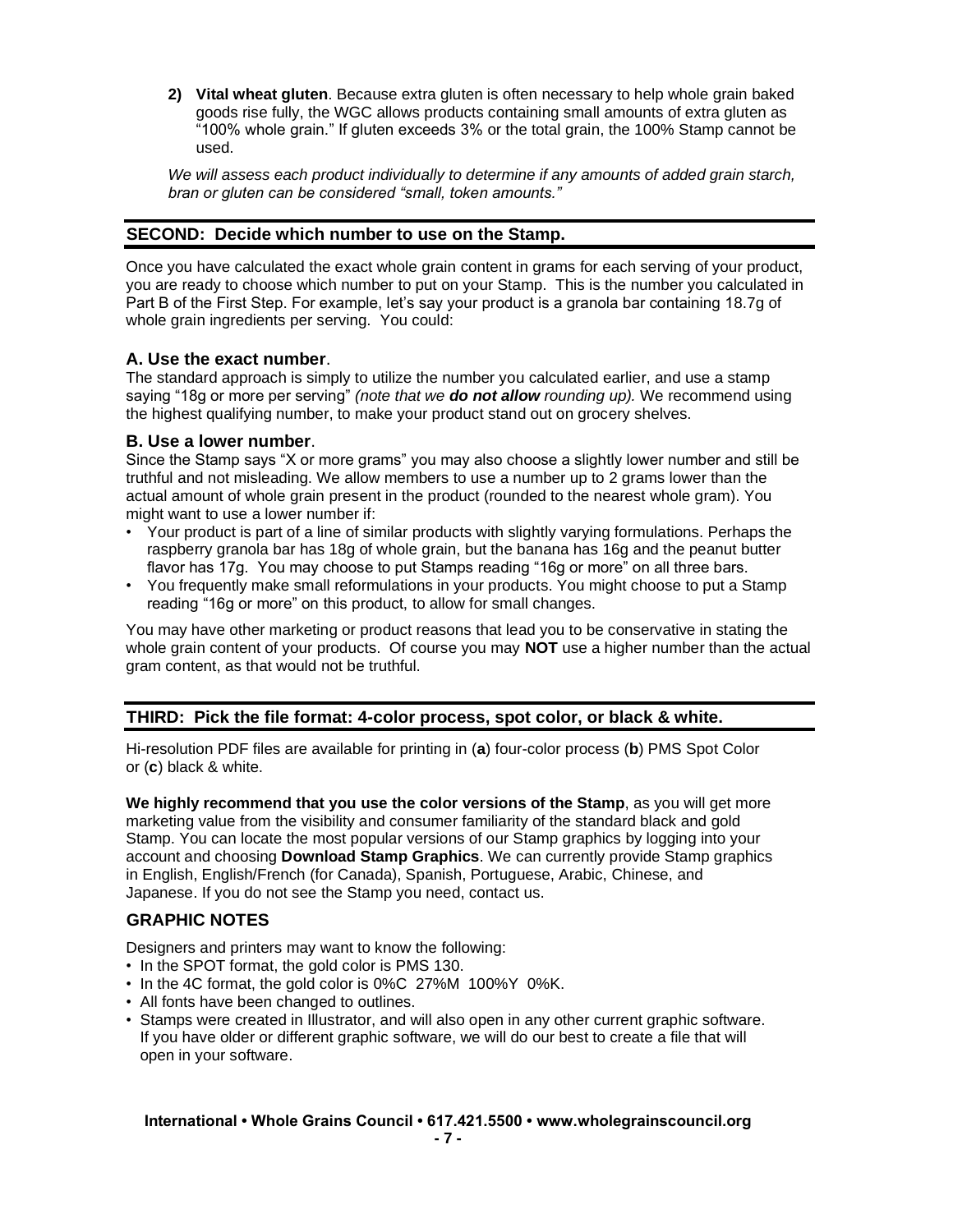## **FOURTH: Pick an appropriate size and location for the Stamp.**

**What about size?** The Stamp graphics are PDF vector graphics, so they can be resized to be larger or smaller with no loss of quality. There is no minimum or maximum allowable size for the Stamp graphics, but the Stamp and all its type MUST be legible. The size that is completely legible may vary depending on the printing process and materials you're using.

**What about position?** You may place the Stamp anywhere on your package. Of course you will get the most marketing benefit from placing it on the front panel, but we realize you have many considerations in designing your package, so we allow it to be on any part of the package. There are also no restraints about distance from other graphic objects.

**What about materials other than packaging?** Once a product has been approved to use the Whole Grain Stamp, the Stamp can appear on any packaging, collateral, advertising, websites, or other materials associated with that product. Although it is not required, we are always happy to review your materials and advise you if you would like.

## **FIFTH: Do not modify the Stamp without prior written approval.**

The marketing value of the Stamp derives from its recognizability as a brand. Appearance – graphics, colors, proportions, text and fonts – of the Stamp cannot be modified in any way without **prior written approval**.

We have occasionally given permission for minor variations in Stamp color when the integrity of the Stamp is not affected – i.e., when consumers would be unlikely to notice that any change has been made. Contact Abby Clement [\(aclement@oldwayspt.org\)](mailto:aclement@oldwayspt.org) if you have questions, color requests, or special circumstances you'd like to request.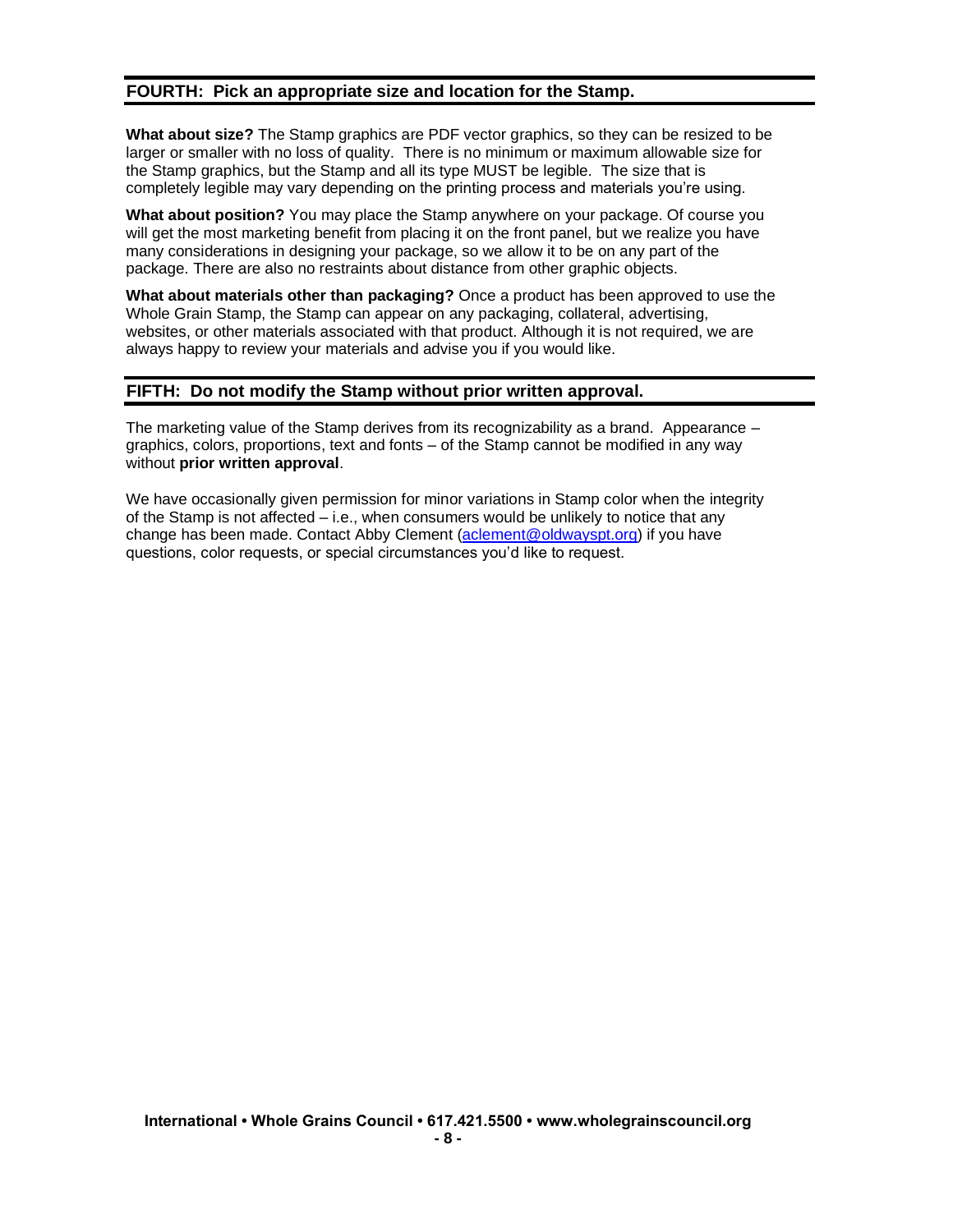# → **Registering Each Product with the Whole Grains Council**

## **FIRST: File a One-Time Stamp Agreement Form with the WGC.**

The Stamp Agreement Form is a one-time form that companies must sign before they start using the Whole Grain Stamp on their products. It basically says that you are authorized to use the Stamp, as a member in good standing of the WGC, that you agree to follow all the Council's rules and guidelines for Stamp usage, and that you understand that the Stamp program is a private industry effort and not an official program of any country's government. We will send you a copy of this form to sign, as soon as we receive your first year's dues.

## **SECOND: File a Product Registration Form for EACH Product Using the Stamp.**

The Whole Grains Council maintains a record of each product licensed to use the Whole Grain Stamp. Before any product appears publicly with the Stamp, you must file a one-page Product Registration Form with information about the product.

#### **A. Where is the Product Registration Form?**

Our product registration form is available online. Here's how Members may access this form:

- 1. Go to WholeGrainsCouncil.org, and click on "For Members" in the upper right corner
- 2. Log in, using your company username and password
- 3. Click on the **Register Products for Stamp Use** link under My Account on the left.

If for any reason you have technical difficulties with the online registration process, email Abby Clement [\(aclement@oldwayspt.org\)](mailto:aclement@oldwayspt.org) or call her at 1-617-896-4810 and we'll help you out.

#### **B. What's on the Product Registration Form?**

The Product Registration Form asks for identifying information about your product, but does *not* require you to divulge your formulation or any other proprietary information. Here's what's on the form, in case you want to know before you become a member and can see it online.

The following facts are required\* on the Product Registration Form:

| <b>Product Name*</b>       | the name that appears on the product in the store                      |
|----------------------------|------------------------------------------------------------------------|
| <b>Brand Name*</b>         | the brand name consumers will see on the label                         |
| <b>UPC Code</b>            | the 12-digit UPC code for this product (numbers only)                  |
| <b>Product Categories*</b> | check 1 to 3 categories (bread, cereal, flour, etc.)                   |
| <b>Additional Criteria</b> | check foodservice, gluten free or sprouted grain if these apply        |
| <b>Nutrition Facts*</b>    | upload information from this product's Nutrition Facts Panel           |
| Ingredients*               | upload or type the ingredients list for this product                   |
| <b>Which Stamp*</b>        | indicate whether you're seeking the Basic, 50%+ or 100% Stamp          |
| <b>Serving Size*</b>       | serving size indicated on the label of this product                    |
| <b>Total Grains*</b>       | how many grams of total grains in a serving?                           |
| Whole Grains *             | how many grams of whole grains are in a serving?                       |
| <b>Stamp Number*</b>       | what number of grams will appear on the Stamp on this product?         |
| Country(ies)*              | where will this Stamped product be sold?                               |
| <b>FSIS*</b>               | [US only] does this product contain meat or poultry (subject to FSIS)? |
| Timing*                    | when shall we publicly list this on our website?                       |
|                            | Immediately? Never? Later (specify date)?                              |

*Why do we ask when we can list your product publicly? We will always keep your product plans confidential until you want them known – after which date we will do whatever we can to help spread the word to consumers and the media.*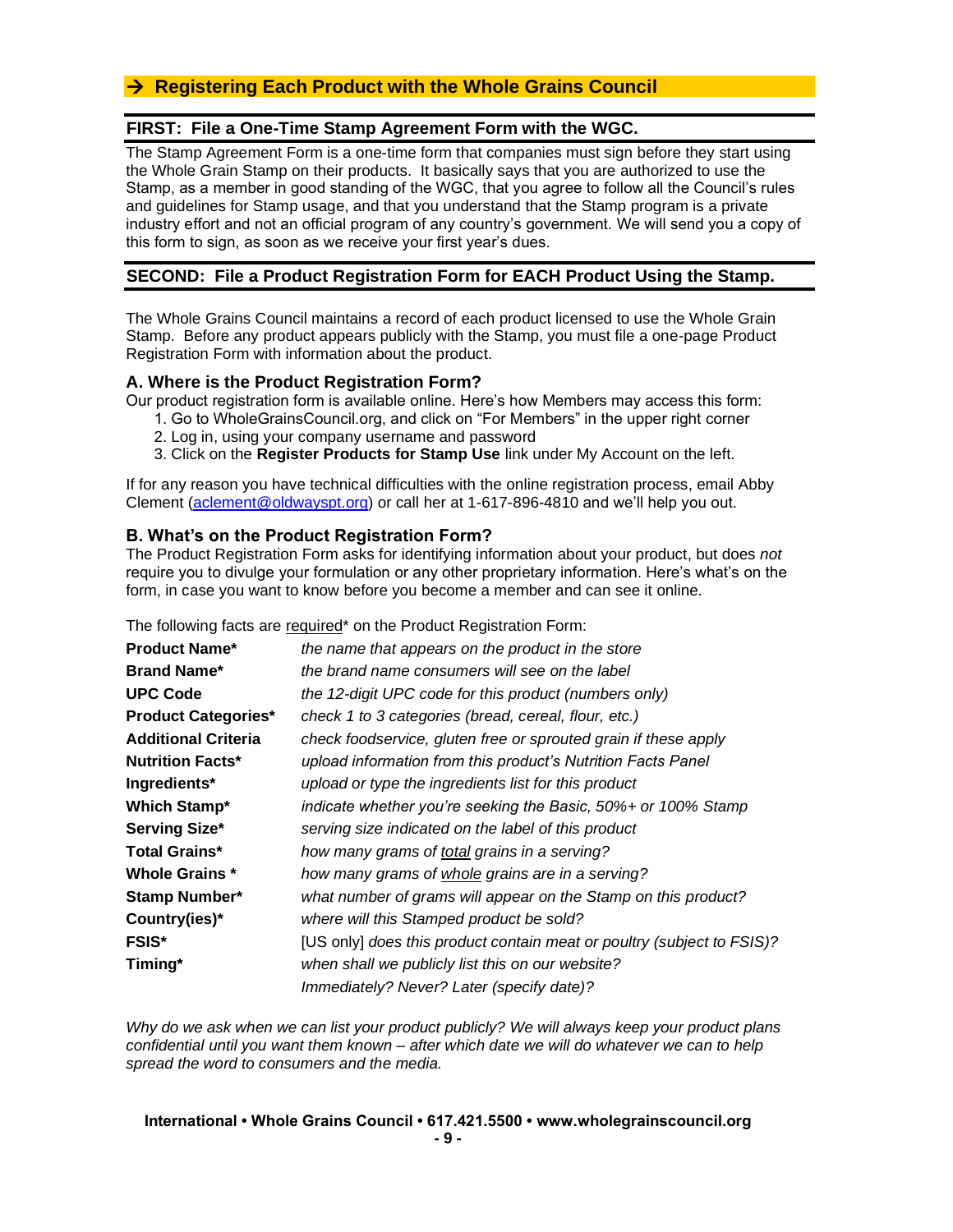# **C. Why must we file a form for EACH product?**

There are three important reasons to file a form for each product:

- 1. You need to make sure you have chosen the right Stamp for your product before you go to the expense of printing packaging
- 2. We need your information on file, to ensure the integrity of the Stamp program
- 3. We use our Product List to help promote our members' products. We rely on the Stamp Product List when journalists call us and say, "Who's making whole grain cookies?" or "How many different whole grain pastas are on the market?" We also post this list on the WGC website, giving your products extra promotional exposure (unless you ask us not to). You can see the list at [http://www.wholegrainscouncil.org/find-whole-grains/stamped-products.](http://www.wholegrainscouncil.org/find-whole-grains/stamped-products)

## **D. How do we know if our Form is approved?**

The WGC staff will email you so you'll know your form has been received, processed, and approved. Please make sure to note the details of your approval email, as we may have approved your product for a different Stamp or a different gram number than you originally requested. **This process takes 1 - 2 weeks.** If you have an urgent deadline, please contact us. Although it is a rare occurrence, we can try to work with you to help expedite your product approval.

#### **E. What happens when an approved product is updated?**

When changes are made to a previously approved product, you must let the WGC know. If changes are made to the product name, brand name, or UPC, we can edit the original record with the updated information. However, if changes are made to the formulation, serving size, or grain calculations, you must re-submit the product for approval.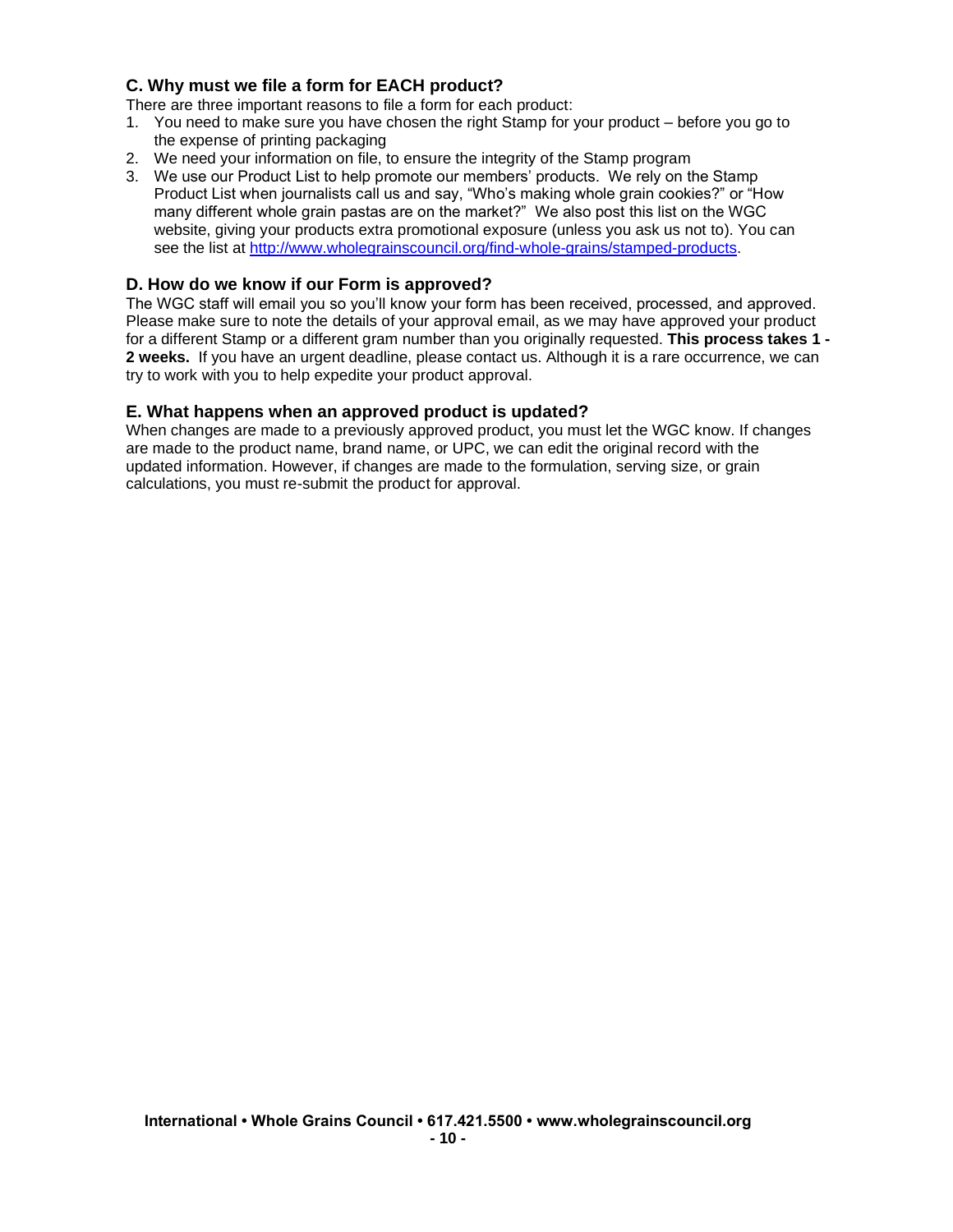# → **Legal Compliance for the Whole Grain Stamp**

It is the responsibility of each company to ensure that the qualifications described herein have been met with respect to each product utilizing the Stamp. Companies are advised to consult their own legal counsel regarding compliance with the Guidelines and whether use of the Stamp is appropriate for their products and their company, in the intended countries. The WGC makes no representations or warranties to companies or third parties with respect to whether such qualifications have been met.

The Stamp is a private, self-regulatory industry program, not a program of any country's government. Use of the Stamp is at your own risk, and it is the responsibility of each individual company to ensure compliance of all elements of its packaging with all applicable government regulations.

## → **Merging Two Whole Grains Council Membership Accounts**

When two Whole Grains Council member companies merge their accounts (for instance, because one member company has been acquired by another), there is administrative work required in transferring the ownership of product registration files and getting the new account/contacts set up. For this reason, the WGC charges a one-time administrative fee when two accounts are merged. The administrative fee is assessed on a sliding scale based on the combined overall revenue of the new (single) member company as follows:

- \$200... if company sales are up to \$50 million
- \$1000… if company sales are \$50 million to \$250 million
- \$2500... if company sales are over \$250 million

# → **Termination of Whole Grain Stamp Usage**

Once a product has been approved to use the Whole Grain Stamp, that approval is valid for the life of the product, provided the formulation remains as originally submitted – and provided that the company continues to be a paid-up member in good standing of the Whole Grains Council.

If any ingredients or nutrition facts change, contact Abby Clement [\(aclement@oldwayspt.org\)](mailto:aclement@oldwayspt.org) for instructions on how to update your product.

The Whole Grain Stamp is a registered certification trademark, and its use – as with any other licensing agreement – is contingent on your continued payment of licensing fees included in your WGC annual payment. If your company fails to make timely payment of the aforementioned licensing fees and is therefore no longer a paid-up member in good standing of the Whole Grains Council, your right to use the Whole Grain Stamp ceases immediately without further notice from the WGC; you may no longer advertise, manufacture, sell, ship any products bearing the Whole Grain Stamp or make any other use of the Whole Grain Stamp. In the event that your company's membership is not renewed for any reason, your company must sign a Stamp Use Ended form attesting that all Stamp use has ended. However, the Whole Grains Council has the right to revoke your right to use the Stamp and order you to cease and desist from any use of the Stamp, whether or not you submit a Stamp Use Ended form. In addition, if you continue using the Stamp after you are no longer a member, you still must pay the full amount of the membership fee for any years in which your use of the Stamp continues and you may also be liable for other damages for breach of this Agreement, including attorney's fees.